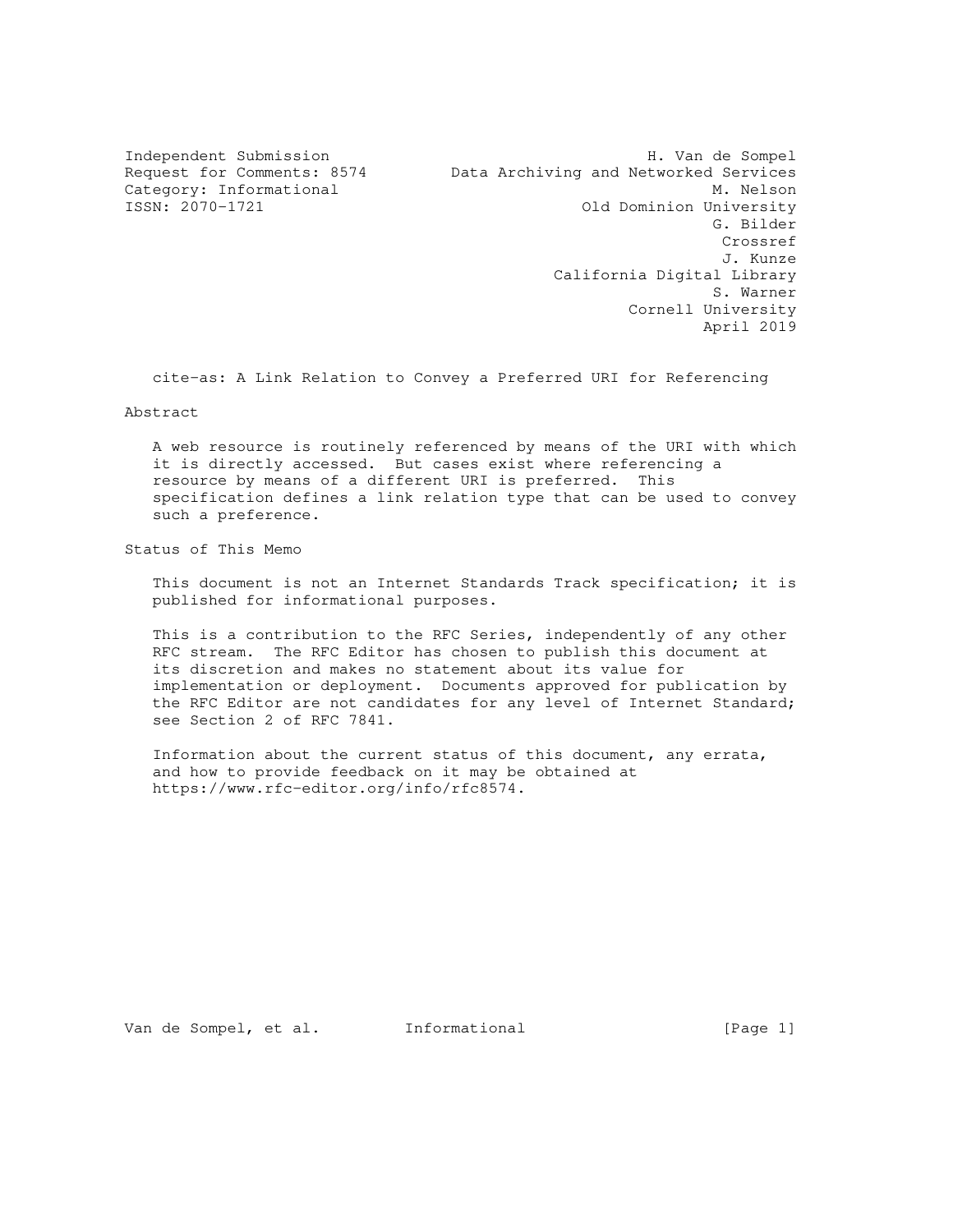# Copyright Notice

 Copyright (c) 2019 IETF Trust and the persons identified as the document authors. All rights reserved.

 This document is subject to BCP 78 and the IETF Trust's Legal Provisions Relating to IETF Documents (https://trustee.ietf.org/license-info) in effect on the date of publication of this document. Please review these documents carefully, as they describe your rights and restrictions with respect to this document.

# Table of Contents

| 3<br>3                                                                                                                                                                                                                               |
|--------------------------------------------------------------------------------------------------------------------------------------------------------------------------------------------------------------------------------------|
|                                                                                                                                                                                                                                      |
|                                                                                                                                                                                                                                      |
| 3                                                                                                                                                                                                                                    |
| 3<br>3.1. Persistent Identifiers                                                                                                                                                                                                     |
| 5<br>3.2. Version Identifiers                                                                                                                                                                                                        |
| 5<br>3.3. Preferred Social Identifier                                                                                                                                                                                                |
| 6<br>3.4. Multi-resource Publications                                                                                                                                                                                                |
|                                                                                                                                                                                                                                      |
|                                                                                                                                                                                                                                      |
| for the Purpose of Referencing<br>6                                                                                                                                                                                                  |
| $\mathcal{B}$<br>5. Distinction with Other Relation Types                                                                                                                                                                            |
| 9<br>The "bookmark" Relation Type                                                                                                                                                                                                    |
| $\mathsf{Q}$<br>The "canonical" Relation Type                                                                                                                                                                                        |
| 10                                                                                                                                                                                                                                   |
| 6.1. Persistent HTTP URI<br>11                                                                                                                                                                                                       |
| 12                                                                                                                                                                                                                                   |
| 13<br>6.3. Preferred Profile URI                                                                                                                                                                                                     |
| 13<br>6.4. Multi-resource Publication                                                                                                                                                                                                |
| 14                                                                                                                                                                                                                                   |
|                                                                                                                                                                                                                                      |
| 14                                                                                                                                                                                                                                   |
| 15                                                                                                                                                                                                                                   |
| 15<br>Normative References                                                                                                                                                                                                           |
| 15<br>Informative References                                                                                                                                                                                                         |
| 17                                                                                                                                                                                                                                   |
| 17<br>and a complete that the complete the complete theory of the complete theory of the complete theory of the complete theory of the complete theory of the complete theory of the complete theory of the complete theory of the c |
|                                                                                                                                                                                                                                      |

Van de Sompel, et al. Informational [Page 2]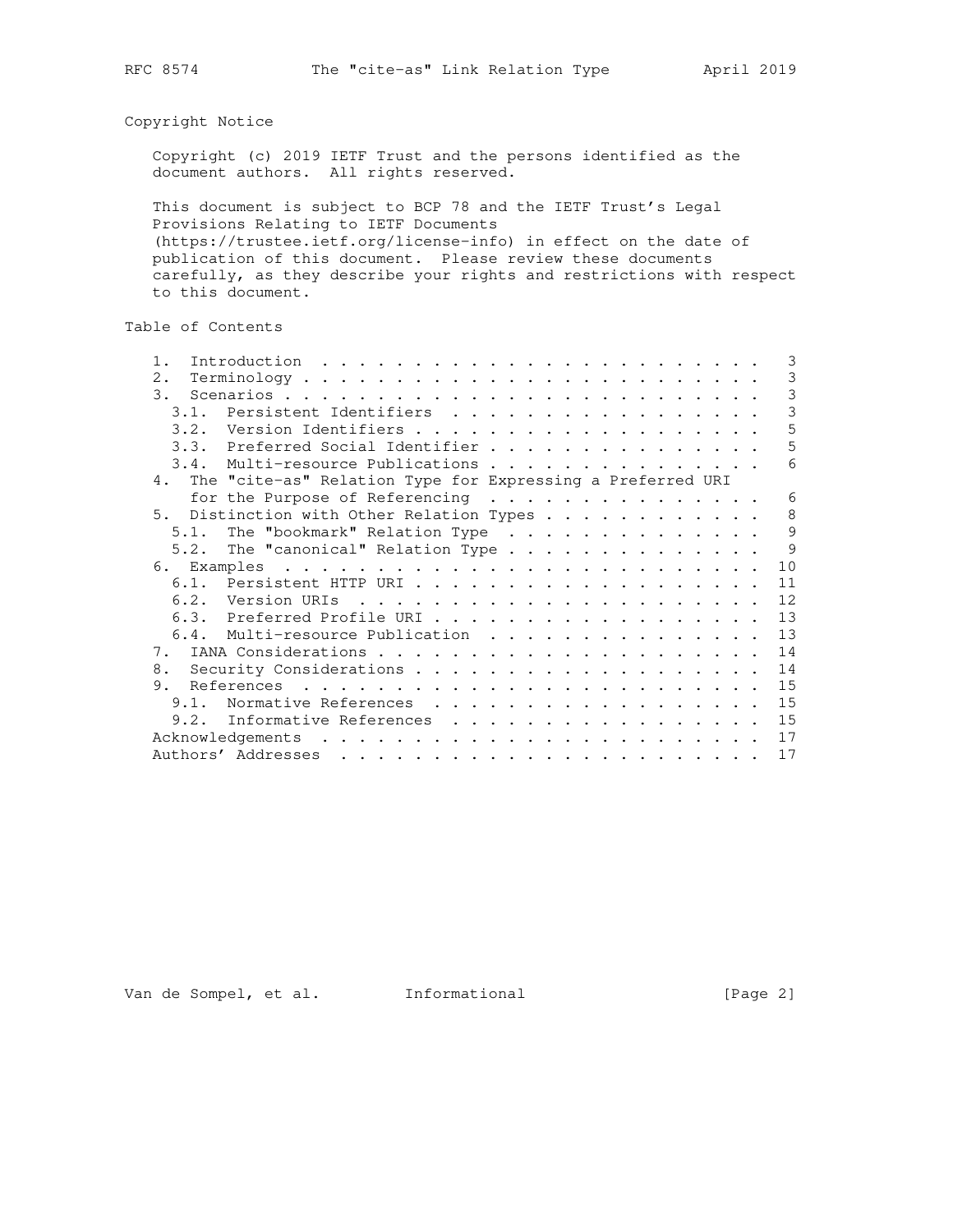# 1. Introduction

 A web resource is routinely referenced (e.g., linked or bookmarked) by means of the URI with which it is directly accessed. But cases exist where referencing a resource by means of a different URI is preferred, for example, because the latter URI is intended to be more persistent over time. Currently, there is no link relation type to convey such an alternative referencing preference; this specification addresses this deficit by introducing a link relation type intended for that purpose.

## 2. Terminology

 The key words "MUST", "MUST NOT", "REQUIRED", "SHALL", "SHALL NOT", "SHOULD", "SHOULD NOT", "RECOMMENDED", "NOT RECOMMENDED", "MAY", and "OPTIONAL" in this document are to be interpreted as described in BCP 14 [RFC2119] [RFC8174] when, and only when, they appear in all capitals, as shown here.

 This specification uses the terms "link context" and "link target" as defined in [RFC8288]. These terms correspond with "Context IRI" and "Target IRI", respectively, as used in [RFC5988]. Although defined as IRIs (Internationalized Resource Identifiers), they are also URIs in common scenarios.

Additionally, this specification uses the following terms:

- o "access URI": A URI at which a user agent accesses a web resource.
- o "reference URI": A URI, other than the access URI, that should preferentially be used for referencing.

 By interacting with the access URI, the user agent may discover typed links. For such links, the access URI is the link context.

- 3. Scenarios
- 3.1. Persistent Identifiers

 Despite sound advice regarding the design of Cool URIs [CoolURIs], link rot ("HTTP 404 Not Found") is a common phenomena when following links on the Web. Certain communities of practice (see examples below) have introduced solutions to combat this problem. These solutions typically consist of:

 o Accepting the reality that the web location of a resource -- the access URI -- may change over time.

Van de Sompel, et al. Informational (Page 3)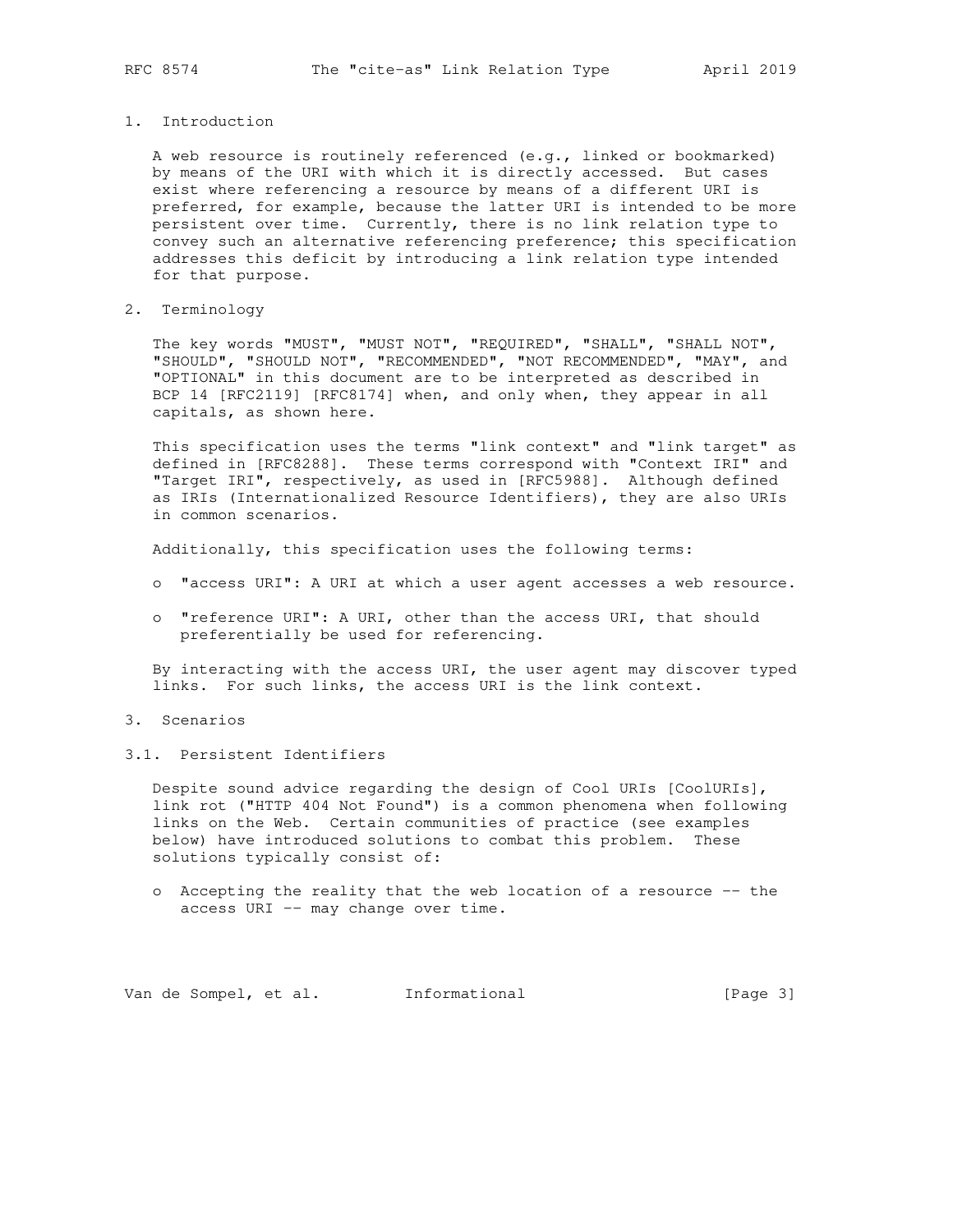- o Minting an additional URI for the resource -- the reference URI that is specifically intended to remain persistent over time.
- o Redirecting (typically with "HTTP 301 Moved Permanently", "HTTP 302 Found", or "HTTP 303 See Other") from the reference URI to the access URI.
- o Committing, as a community of practice, to adjust that redirection whenever the access URI changes over time.

This approach is, for example, used by:

- o Scholarly publishers that use DOIs (Digital Object Identifiers) [DOIs] to identify articles and DOI URLs [DOI-URLs] as a means to keep cross-publisher article-to-article links operational, even when the journals in which the articles are published change hands from one publisher to another, for example, as a result of an acquisition.
- o Authors of controlled vocabularies that use PURLs (Persistent Uniform Resource Locators) [PURLs] for vocabulary terms to ensure that the URIs they assign to vocabulary terms remain stable even if management of the vocabulary is transferred to a new custodian.
- o A variety of organizations (including libraries, archives, and museums) that assign ARK (Archival Resource Key) URLs [ARK] to information objects in order to support long-term access.

 In order for the investments in infrastructure involved in these approaches to pay off, and hence for links to effectively remain operational as intended, it is crucial that a resource be referenced by means of its reference URI. However, the access URI is where a user agent actually accesses the resource (e.g., it is the URI in the browser's address bar). As such, there is a considerable risk that the access URI instead of the reference URI is used for referencing [PIDs-must-be-used].

 The link relation type defined in this document makes it possible for user agents to differentiate the reference URI from the access URI.

Van de Sompel, et al. Informational [Page 4]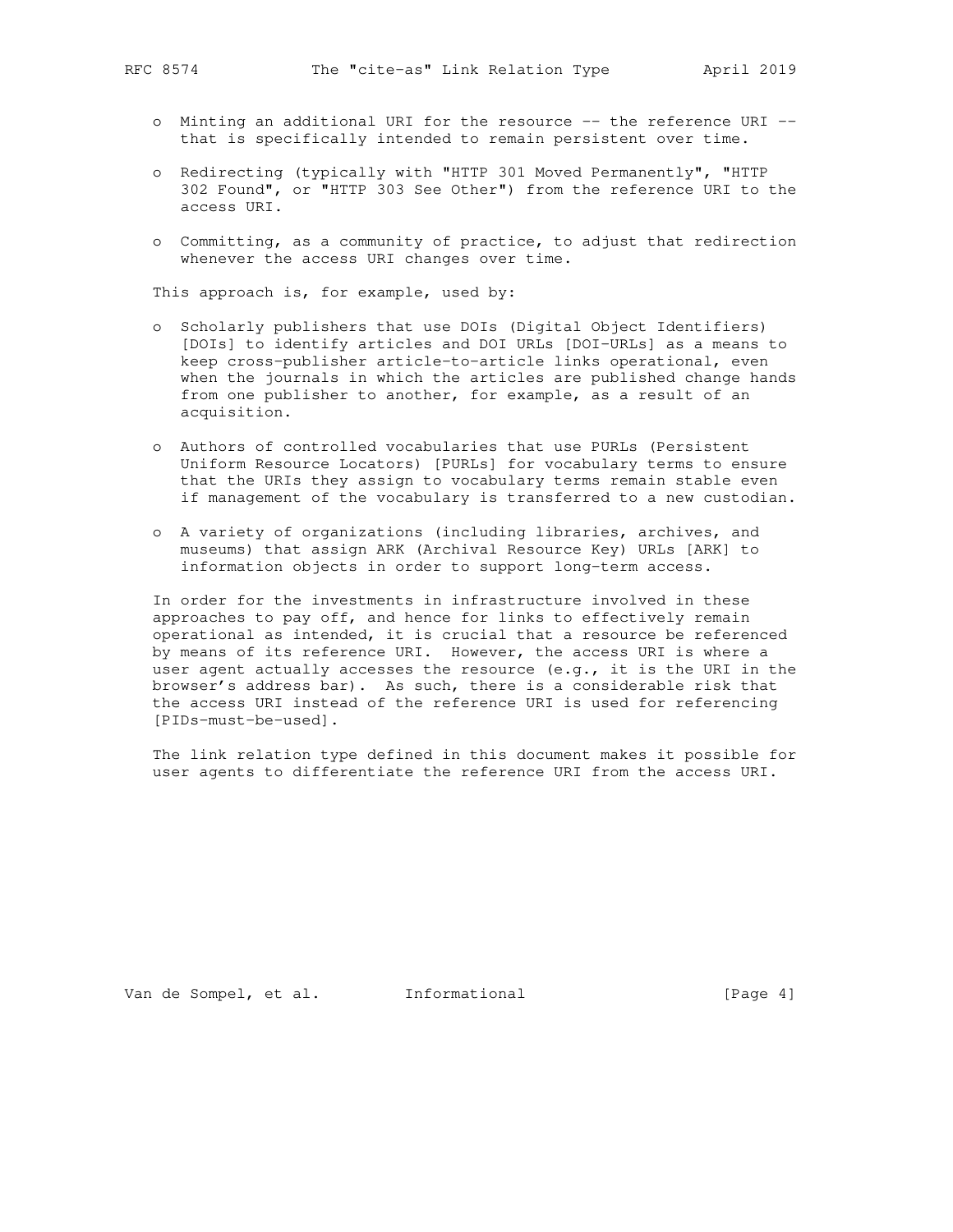# 3.2. Version Identifiers

Resource versioning systems often use a naming approach whereby:

- o The most recent version of a resource is always available at the same, generic URI.
- o Each version of the resource -- including the most recent one has a distinct version URI.

 For example, Wikipedia uses generic URIs of the form <https://en.wikipedia.org/wiki/John\_Doe> and version URIs of the form <https://en.wikipedia.org/w/index.php?title=John\_Doe&oldid= 776253882>.

 While the current version of a resource is accessed at the generic URI, some versioning systems adhere to a policy that favors linking and referencing a specific version URI. To express this using the terminology of Section 2, these policies intend that the generic URI is the access URI and that the version URI is the reference URI. These policies are informed by the understanding that the content at the generic URI is likely to evolve over time and that accurate links or references should lead to the content as it was at the time of referencing. To that end, Wikipedia's "Permanent link" and "Cite this page" functionalities promote the version URI, not the generic URI.

 The link relation type defined in this document makes it possible for user agents to differentiate the version URI from the generic URI.

# 3.3. Preferred Social Identifier

 A web user commonly has multiple profiles on the Web, for example, one per social network, a personal homepage, a professional homepage, a FOAF (Friend Of A Friend) profile [FOAF], etc. Each of these profiles is accessible at a distinct URI. But the user may have a preference for one of those profiles, for example, because it is most complete, kept up to date, or expected to be long lived. As an example, the first author of this document has, among others, the following profile URIs:

- o <https://hvdsomp.info>
- o <https://twitter.com/hvdsomp>
- o <https://www.linkedin.com/in/herbertvandesompel/>
- o <https://orcid.org/0000-0002-0715-6126>

Van de Sompel, et al. Informational (Page 5)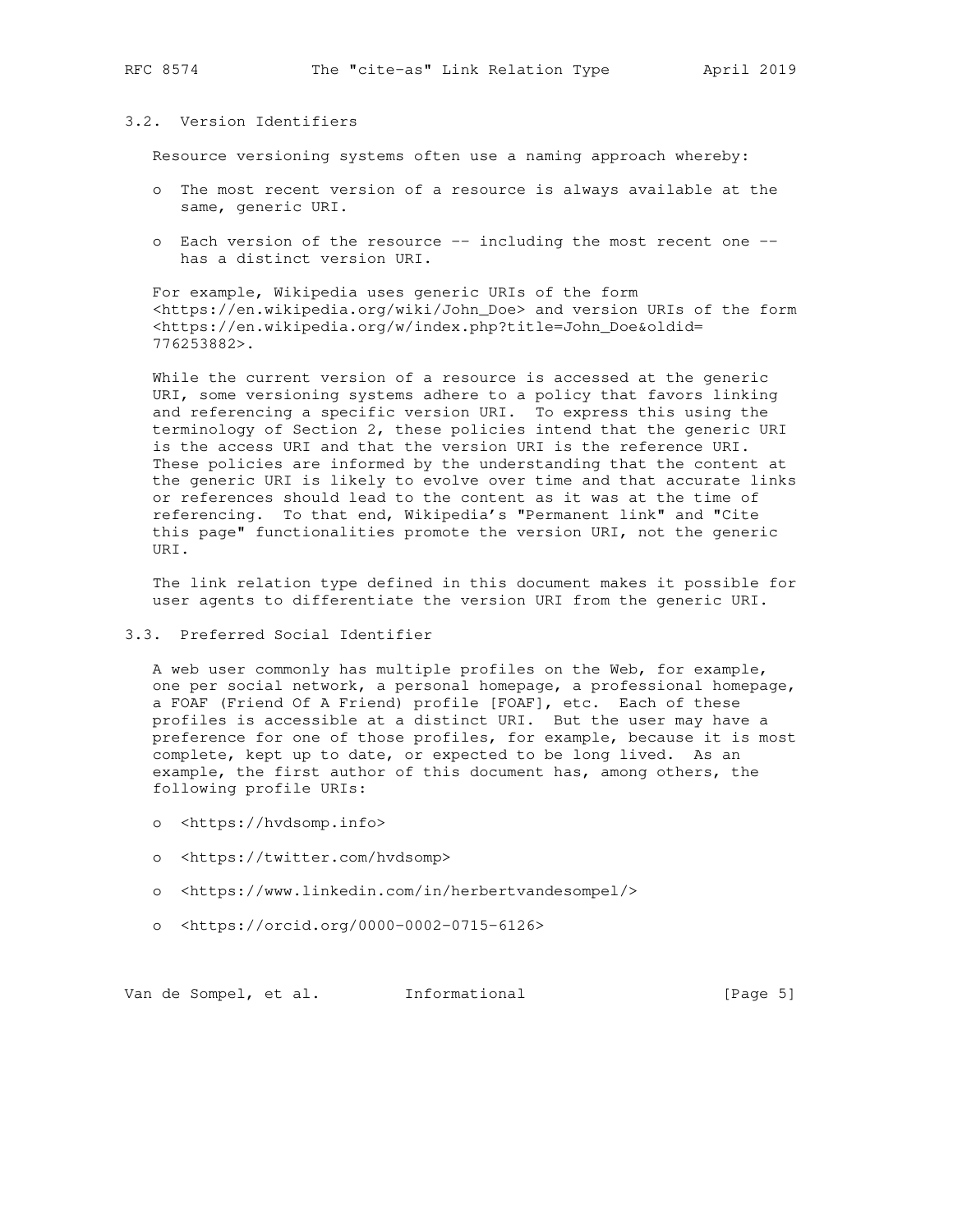Of these, from the perspective of the person described by these profiles, the first URI may be the preferred profile URI for the purpose of referencing because the domain is not under the custodianship of a third party. When an agent accesses another profile URI, such as <https://orcid.org/0000-0002-0715-6126>, this preference for referencing by means of the first URI could be expressed.

 The link relation type defined in this specification makes it possible for user agents to differentiate the preferred profile URI from the accessed profile URI.

3.4. Multi-resource Publications

 When publishing on the Web, it is not uncommon to make distinct components of a publication available as different web resources, each with their own URI. For example:

- o Contemporary scholarly publications routinely consists of a traditional article as well as additional materials that are considered an integral part of the publication such as supplementary information, high-resolution images, or a video recording of an experiment.
- o Scientific or governmental open data sets frequently consist of multiple files.
- o Online books typically consist of multiple chapters.

While each of these components is accessible at its distinct URI - the access URI -- they often also share a URI assigned to the intellectual publication of which they are components -- the reference URI.

 The link relation type defined in this document makes it possible for user agents to differentiate the URI of the intellectual publication from the access URI of a component of the publication.

4. The "cite-as" Link Relation Type for Expressing a Preferred URI for the Purpose of Referencing

 A link with the "cite-as" relation type indicates that, for referencing the link context, use of the URI of the link target is preferred over use of the URI of the link context. It allows the resource identified by the access URI (link context) to unambiguously link to its corresponding reference URI (link target), thereby expressing that the link target is preferred over the link context for the purpose of permanent citation.

Van de Sompel, et al. Informational (Page 6)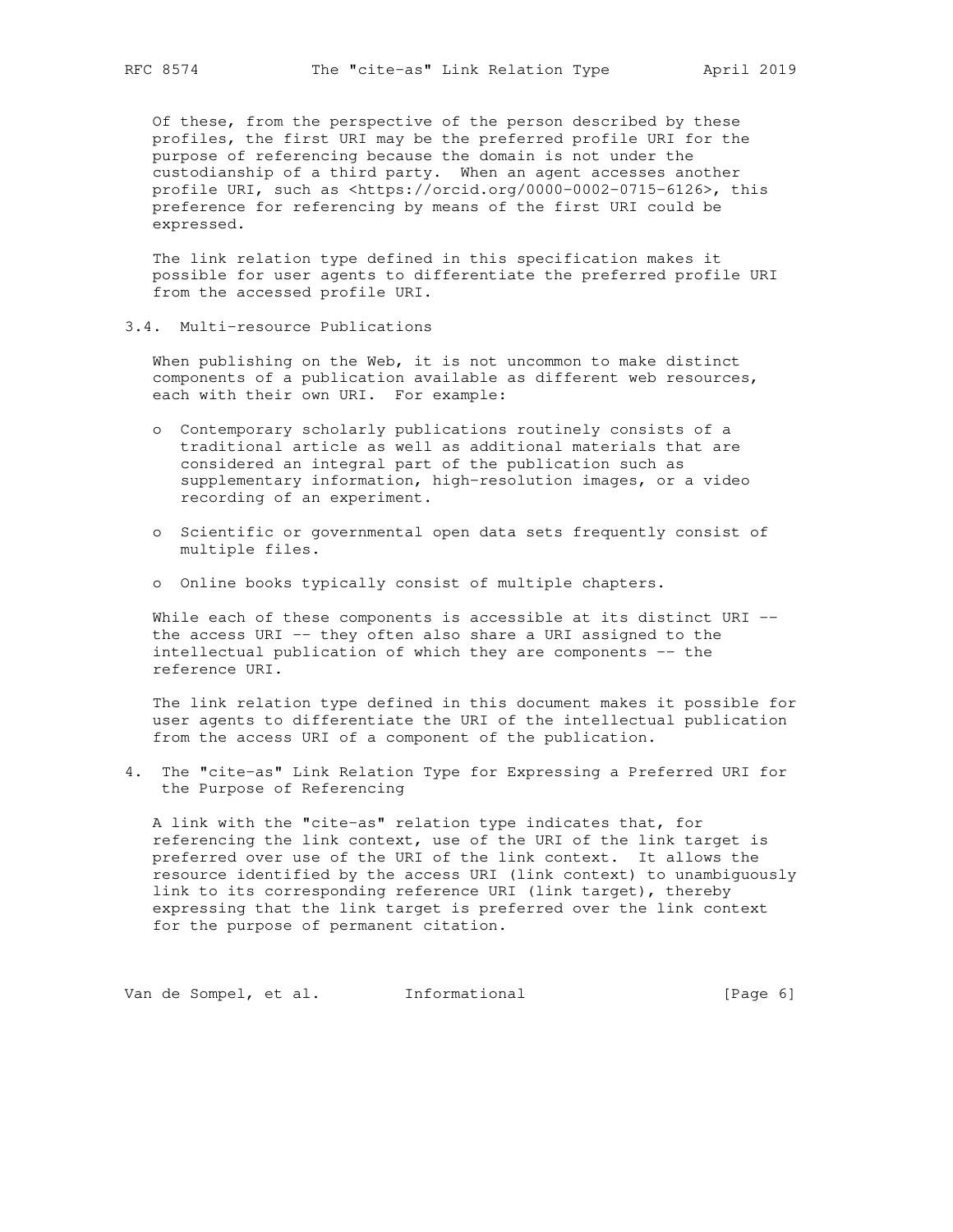The link target of a "cite-as" link SHOULD support protocol-based access as a means to ensure that applications that store them can effectively reuse them for access.

 The link target of a "cite-as" link SHOULD provide the ability for a user agent to follow its nose back to the context of the link, e.g., by following redirects and/or links. This helps a user agent to establish trust in the target URI.

 Because a link with the "cite-as" relation type expresses a preferred URI for the purpose of referencing, the access URI SHOULD only provide one link with that relation type. If more than one "cite-as" link is provided, the user agent may decide to select one (e.g., an HTTP URI over a mailto URI) based on the purpose that the reference URI will serve.

 Providing a link with the "cite-as" relation type does not prevent using the access URI for the purpose of referencing if such specificity is needed for the application at hand. For example, in the case of the scenario in Section 3.4, the access URI is likely required for the purpose of annotating a specific component of an intellectual publication. Yet, the annotation application may also want to appropriately include the reference URI in the annotation.

 Applications can leverage the information provided by a "cite-as" link in a variety of ways, for example:

- o Bookmarking tools and citation managers can take this preference into account when recording a URI.
- o Webometrics applications that trace URIs can trace both the access URI and the reference URI.
- o Discovery tools can support lookup by means of both the access and the reference URI. This includes web archives that typically make archived versions of web resources discoverable by means of the original access URI of the archived resource; they can additionally make these archived resources discoverable by means of the associated reference URI.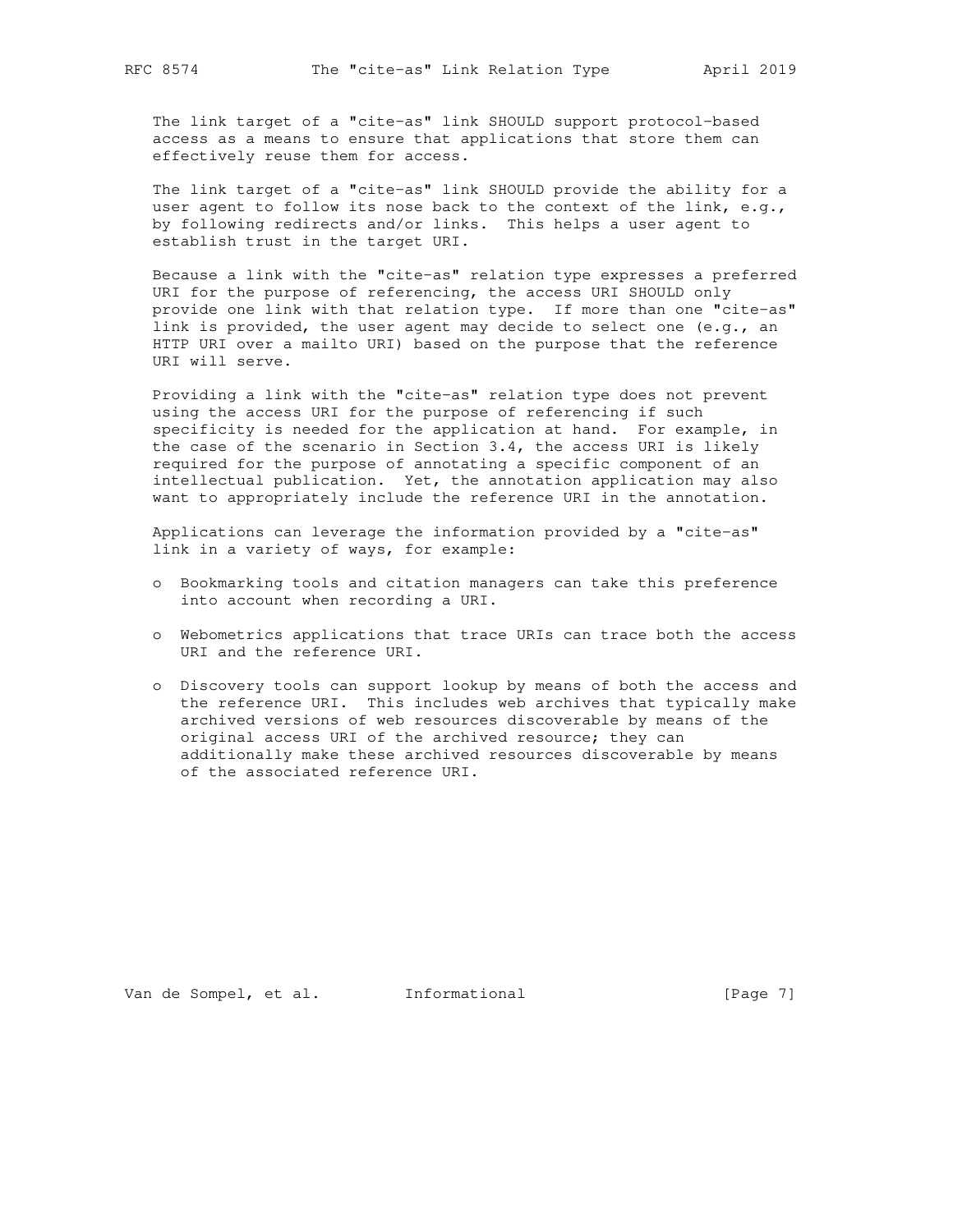# 5. Distinction with Other Link Relation Types

 Some existing IANA-registered relationships intuitively resemble the relationship that "cite-as" is intended to convey. But a closer inspection of these candidates provided in the blog posts [identifier-blog], [canonical-blog], and [bookmark-blog] shows that they are not appropriate for various reasons and that a new link relation type is required. The remainder of this section provides a summary of the detailed explanations provided in the referenced blog posts.

 It can readily be seen that the following link relation types do not address the requirements described in Section 3:

- o "alternate" [RFC4287]: The link target provides an alternate version of the content at the link context. These are typically variants according to dimensions that are subject to content negotiation, for example, the same content with varying Content- Type (e.g., application/pdf vs. text/html) and/or Content-Language (e.g., en vs. fr). The representations provided by the context URIs and target URIs in the scenarios in Sections 3.1 through 3.4 are not variants in the sense intended by [RFC4287], and, as such, the use of "alternate" is not appropriate.
- o "duplicate" [RFC6249]: The link target is a resource whose available representations are byte-for-byte identical with the corresponding representations of the link context, for example, an identical file on a mirror site. In none of the scenarios described in Sections 3.1 through 3.4 do the link context and the link target provide identical content. As such, the use of "duplicate" is not appropriate.
	- o "related" [RFC4287]: The link target is a resource that is related to the link context. While "related" could be used in all of the scenarios described in Sections 3.1 through 3.4, its semantics are too vague to convey the specific semantics intended by "cite-as".

 Two existing IANA-registered relationships deserve closer attention and are discussed in the remainder of this section.

Van de Sompel, et al. Informational [Page 8]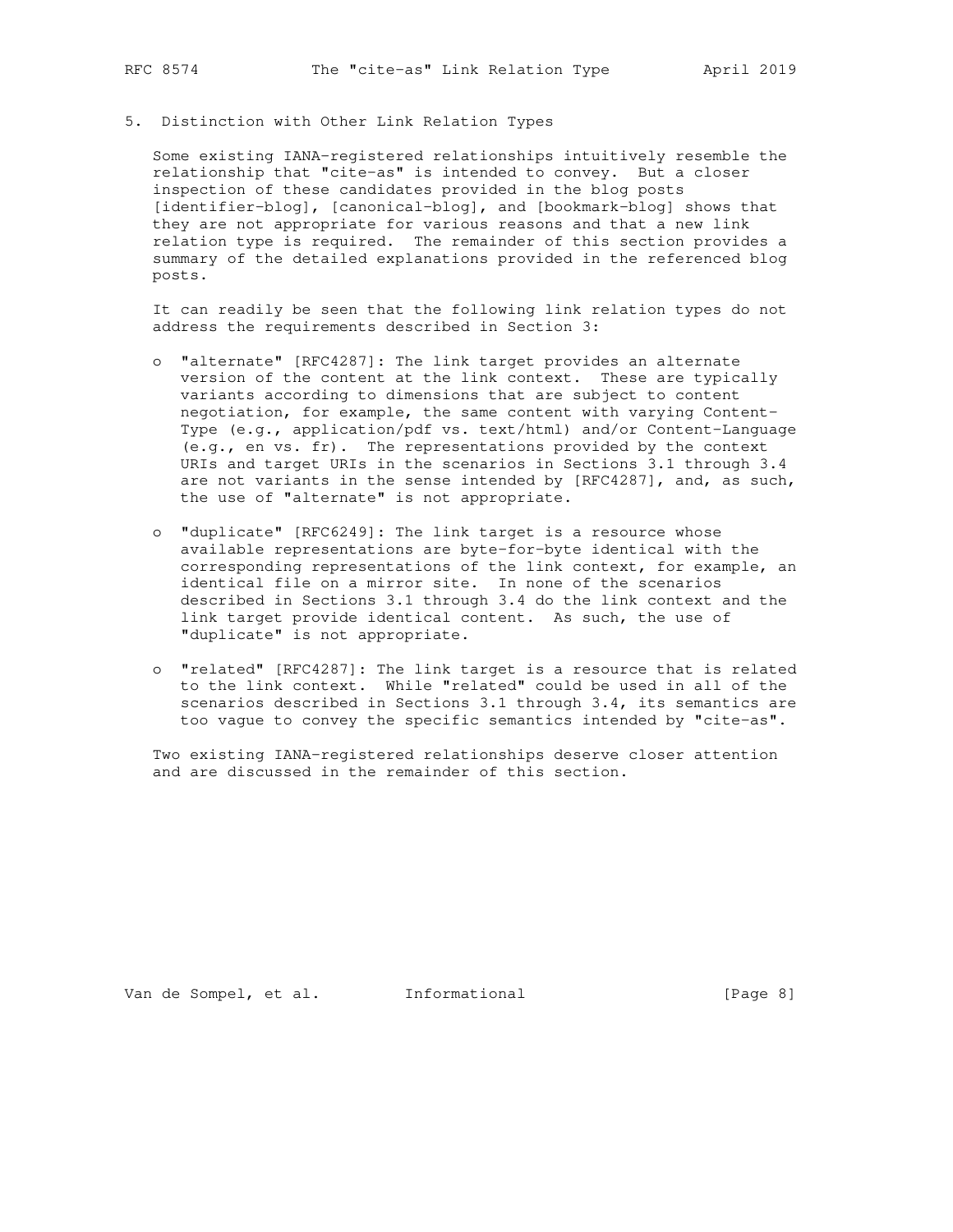### 5.1. The "bookmark" Link Relation Type

 "bookmark" [W3C.REC-html52-20171214]: The link target provides a URI for the purpose of bookmarking the link context.

 The intent of "bookmark" is closest to that of "cite-as" in that the link target is intended to be a permalink for the link context, for bookmarking purposes. The link relation type dates back to the earliest days of news syndication, before blogs and news feeds had permalinks to identify individual resources that were aggregated into a single page. As such, its intent is to provide permalinks for different sections of an HTML document. It was originally used with HTML elements such as <div>, <h1>, <h2>, etc.; more recently, HTML5 revised it to be exclusively used with the <article> element. Moreover, it is explicitly excluded from use in the <link> element in HTML <head> and, as a consequence, in the HTTP Link header that is semantically equivalent. For these technical and semantic reasons, the use of "bookmark" to convey the relationship intended by "cite as" is not appropriate.

 A more detailed justification regarding the inappropriateness of "bookmark", including a thorough overview of its turbulent history, is provided in [bookmark-blog].

# 5.2. The "canonical" Link Relation Type

 "canonical" [RFC6596]: The meaning of "canonical" is commonly misunderstood on the basis of its brief definition as being "the preferred version of a resource." The description in the abstract of [RFC6596] is more helpful and states that "canonical" is intended to link to a resource that is preferred over resources with duplicative content. A more detailed reading of [RFC6596] clarifies that the intended meaning is that "canonical" is preferred for the purpose of content indexing. A typical use case is linking from each page in a multi-page magazine article to a single page version of the article provided for indexing by search engines: the former pages provide content that is duplicative to the superset content that is available at the latter page.

 The semantics intended by "canonical" as preferred for the purpose of content indexing differ from the semantics intended by "cite-as" as preferred for the purpose of referencing. A further exploration of the various scenarios shows that the use of "canonical" is not appropriate to convey the semantics intended by "cite-as":

Van de Sompel, et al. 1nformational (Page 9)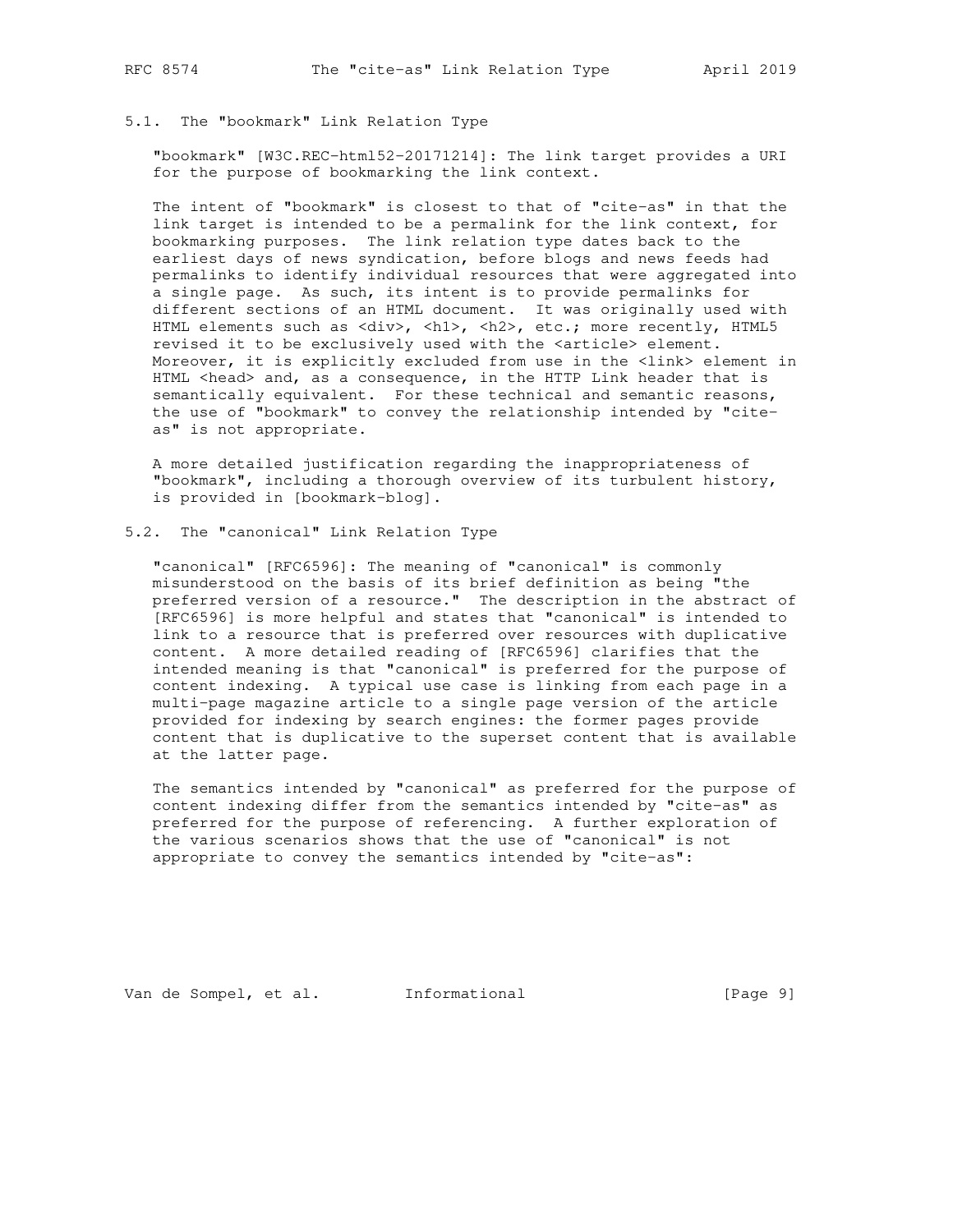- o Scenario of Section 3.1: The reference URI that is intended to be persistent over time does not serve content that needs to be indexed; it merely redirects to the access URI. Since the meaning intended by "canonical" is that it is preferred for the purpose of content indexing, it is not appropriate to point at the reference URI (persistent identifier) using the "canonical" link relation type. Moreover, Section 6.1 shows that scholarly publishers that assign persistent identifiers already use the "canonical" link relation type for search engine optimization; it also shows how that use contrasts with the intended use of "cite-as".
- o Scenario of Section 3.2: In most common cases, custodians of resource versioning systems want search engines to index the most recent version of a page and hence would use a "canonical" link to point from version URIs of a resource to the associated generic URI. Wikipedia effectively does this. However, for some resource versioning systems, including Wikipedia, version URIs are preferred for the purpose of referencing. As such, a "cite-as" link would point from the generic URI to the most recent version URI (that is, in the opposite direction of the "canonical" link).
- o Scenario of Section 3.3: The content at the link target and the link context are different profiles for a same person. Each profile, not just a preferred one, should be indexed. But a single one could be preferred for referencing.
- o Scenario of Section 3.4: The content at the link target, if any, would typically be a landing page that includes descriptive metadata pertaining to the multi-resource publication and links to its component resources. Each component resource provides content that is different, not duplicative, to the landing page.

 A more detailed justification regarding how the use of "canonical" is inappropriate to address the requirements described in this document, including examples, is provided in [canonical-blog].

6. Examples

 Sections 6.1 through 6.4 show examples of the use of links with the "cite-as" relation type. They illustrate how the typed links can be used in a response header and/or response body.

Van de Sompel, et al. Informational [Page 10]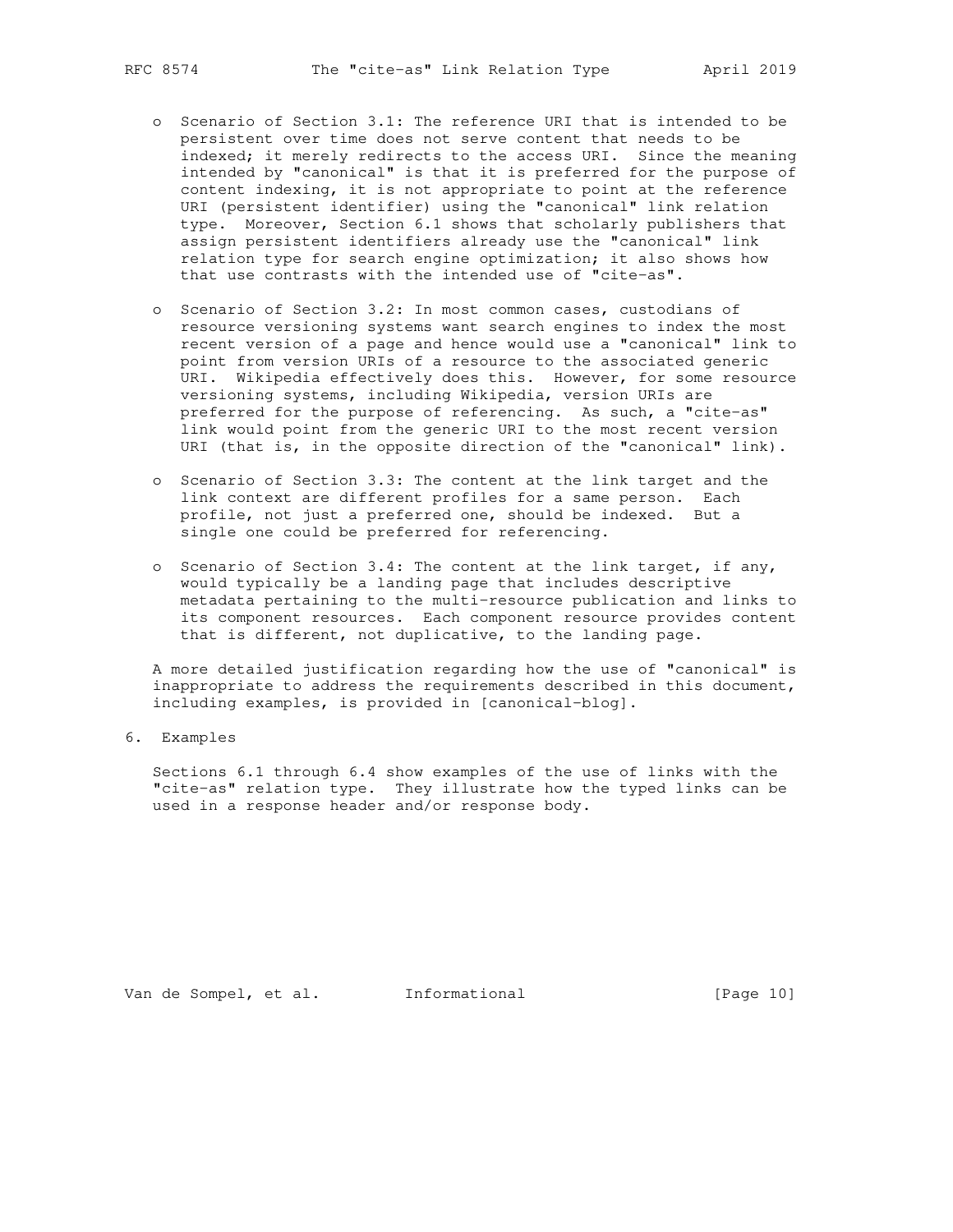# 6.1. Persistent HTTP URI

 PLOS ONE is one of many scholarly publishers that assigns DOIs to the articles it publishes. For example, <https://doi.org/10.1371/ journal.pone.0171057> is the persistent identifier for such an article. Via the DOI resolver, this persistent identifier redirects to <https://journals.plos.org/plosone/doi?id=10.1371/ journal.pone.0171057> in the plos.org domain. This URI itself redirects to <https://journals.plos.org/plosone/article?id=10.1371/ journal.pone.0171057>, which delivers the actual article in HTML.

The HTML article contains a <link> element with the "canonical" link relation type pointing at itself, <https://journals.plos.org/plosone/ article?id=10.1371/journal.pone.0167475>. As per Section 5.2, this indicates that the article content at that URI should be indexed by search engines.

 PLOS ONE can additionally provide a link with the "cite-as" relation type pointing at the persistent identifier to indicate it is the preferred URI for permanent citation of the article. Figure 1 shows the addition of the "cite-as" link in both the HTTP header and the HTML that results from an HTTP GET on the article URI <https://journals.plos.org/plosone/article?id=10.1371/ journal.pone.0167475>.

```
 HTTP/1.1 200 OK
```
 Link: <https://doi.org/10.1371/journal.pone.0171057> ; rel="cite-as" Content-Type: text/html;charset=utf-8

# $<$ html $>$ <head>

 ... <link rel="cite-as" href="https://doi.org/10.1371/journal.pone.0171057" /> <link rel="canonical" href="https://journals.plos.org/plosone/article? id=10.1371/journal.pone.0167475" /> ... </head>

 <body> ... </body>

</html>

Figure 1: Response to HTTP GET on the URI of a Scholarly Article

Van de Sompel, et al. Informational [Page 11]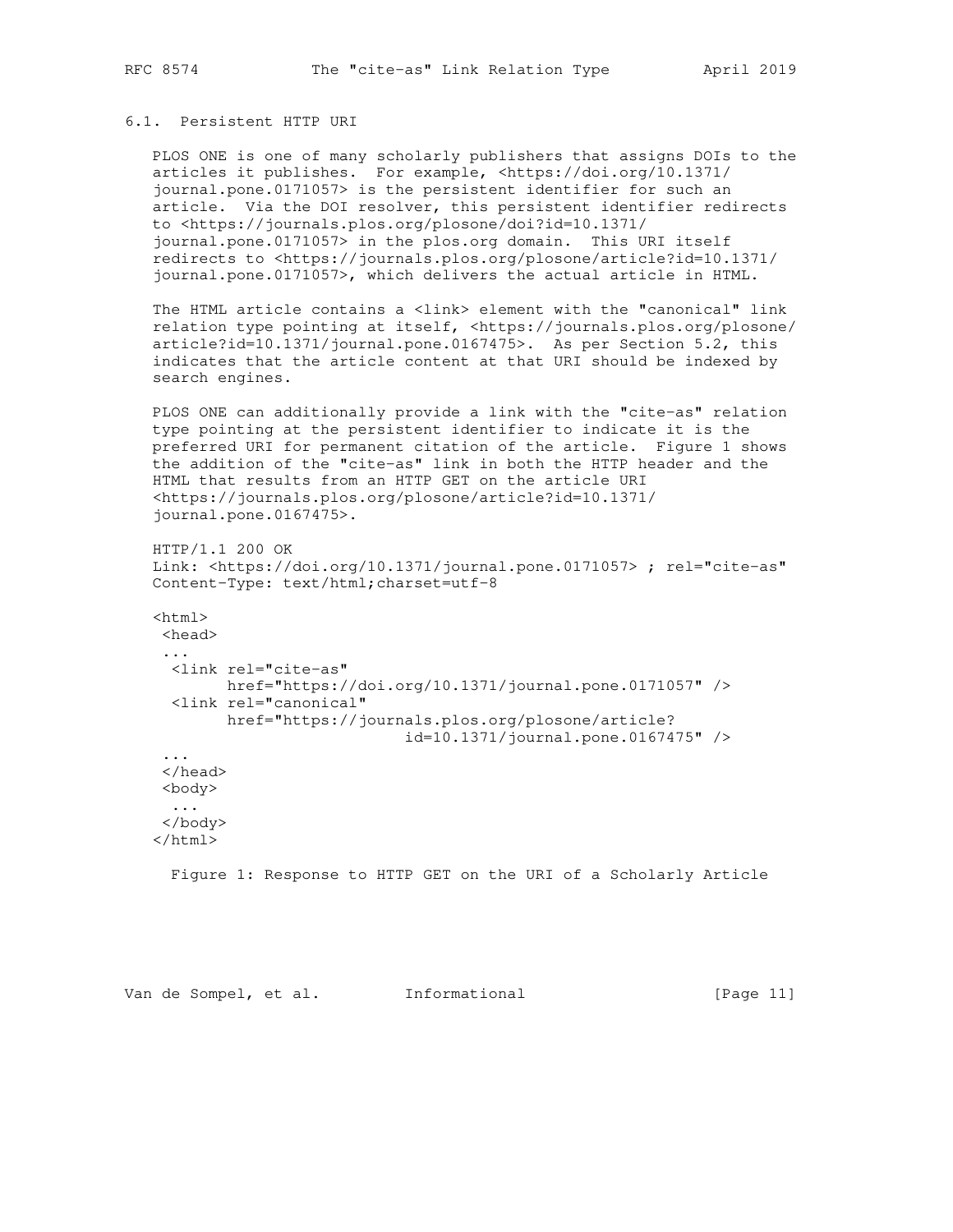### 6.2. Version URIs

 The preprint server arXiv.org has a versioning approach like the one described in Section 3.2:

- o The most recent version of a preprint is always available at the same, generic URI. Consider the preprint with generic URI <https://arxiv.org/abs/1711.03787>.
- o Each version of the preprint -- including the most recent one has a distinct version URI. The considered preprint has two versions with respective version URIs: <https://arxiv.org/ abs/1711.03787v1> (published 10 November 2017) and <https://arxiv.org/abs/1711.03787v2> (published 24 January 2018).

 A reader who accessed <https://arxiv.org/abs/1711.03787> between 10 November 2017 and 23 January 2018, obtained the first version of the preprint. Starting 24 January 2018, the second version was served at that URI. In order to support accurate referencing, arXiv.org could implement the "cite-as" link to point from the generic URI to the most recent version URI. In doing so, assuming the existence of reference manager tools that consume "cite-as" links:

- o The reader who accesses <https://arxiv.org/abs/1711.03787> between 10 November 2017 and 23 January 2018 would reference <https://arxiv.org/abs/1711.03787v1>.
- o The reader who accesses <https://arxiv.org/abs/1711.03787> starting 24 January 2018 would reference <https://arxiv.org/ abs/1711.03787v2>.

 Figure 2 shows the header that arXiv.org would have returned in the first case, in response to a HTTP HEAD on the generic URI <https://arxiv.org/abs/1711.03787>.

 HTTP/1.1 200 OK Date: Sun, 24 Dec 2017 16:12:43 GMT Content-Type: text/html; charset=utf-8 Link: <https://arxiv.org/abs/1711.03787v1> ; rel="cite-as" Vary: Accept-Encoding,User-Agent

 Figure 2: Response to HTTP HEAD on the Generic URI of the Landing Page of an arXiv.org Preprint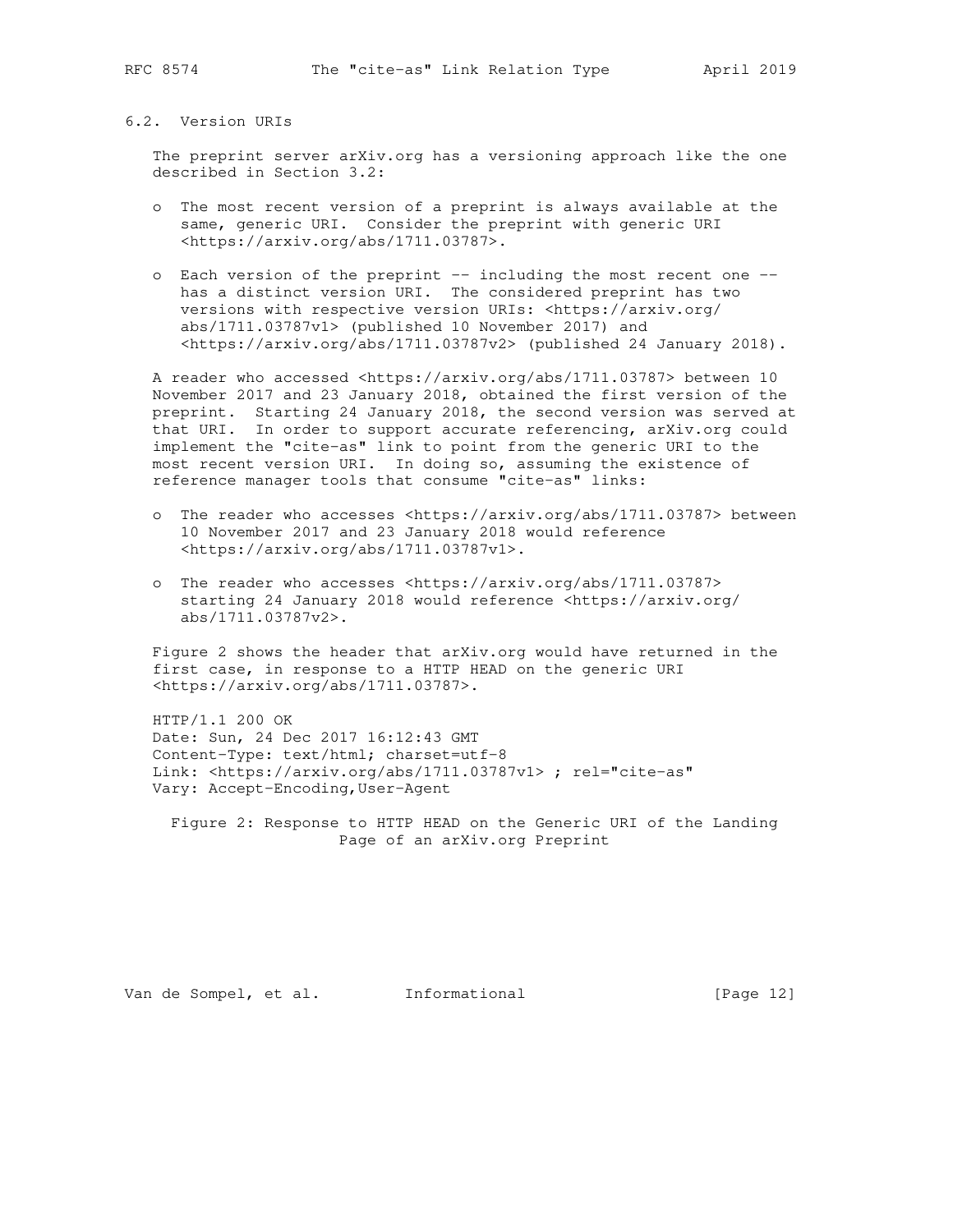# 6.3. Preferred Profile URI

 If the access URI is the home page of John Doe, John can add a link with the "cite-as" relation type to it, in order to convey that he would prefer to be referenced by means of the URI of his FOAF profile. Figure 3 shows the response to an HTTP GET on the URI of John's home page.

```
 HTTP/1.1 200 OK
 Content-Type: text/html;charset=utf-8
<html> <head>
  ...
   <link rel="cite-as" href="http://johndoe.example.com/foaf"
        type="text/ttl"/>
  ...
  </head>
  <body>
  ...
  </body>
 </html>
```
Figure 3: Response to HTTP GET on the URI of John Doe's Home Page

## 6.4. Multi-resource Publication

 The Dryad Digital Repository at datadryad.org specializes in hosting and preserving scientific datasets. Each dataset typically consists of multiple resources. For example, the dataset "Data from: Climate, demography, and lek stability in an Amazonian bird" consists of an Excel spreadsheet, a csv file, and a zip file. Each of these resources have different content and are accessible at their respective URIs. In addition, the dataset has a landing page at <https://datadryad.org/resource/doi:10.5061/dryad.5d23f>.

 Each of these resources should be permanently cited by means of the persistent identifier that was assigned to the entire dataset as an intellectual publication, i.e., <https://doi.org/10.5061/ dryad.5d23f>. To that end, the Dryad Digital Repository can add "cite-as" links pointing from the URIs of each of these resources to <https://doi.org/10.5061/dryad.5d23f>. This is shown in Figure 4 for the csv file that is a component resource of the dataset, through use of the HTTP Link header.

Van de Sompel, et al. Informational [Page 13]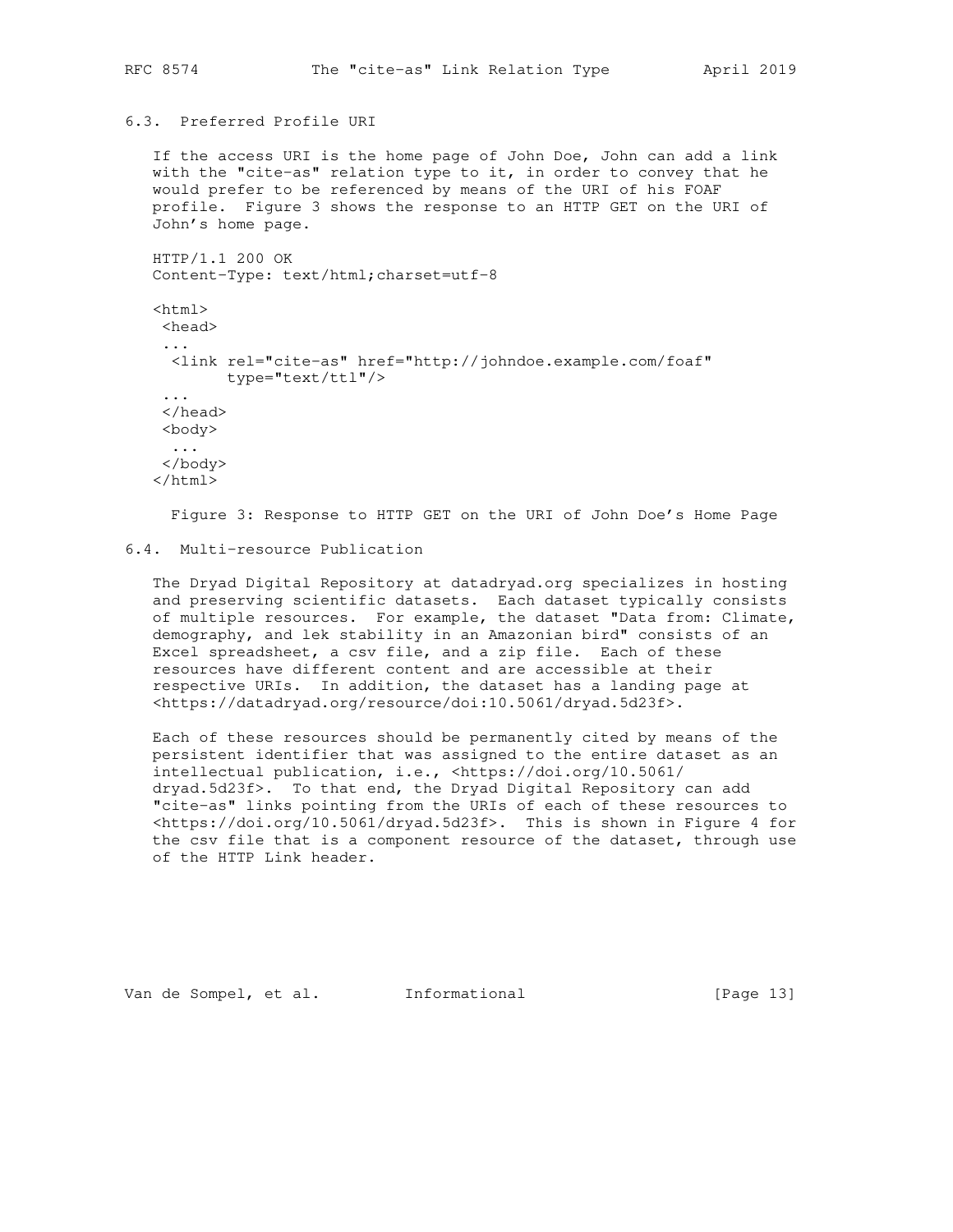HTTP/1.1 200 OK Date: Tue, 12 Jun 2018 19:19:22 GMT Last-Modified: Wed, 17 Feb 2016 18:37:02 GMT Content-Type: text/csv;charset=ISO-8859-1 Content-Length: 25414 Link: <https://doi.org/10.5061/dryad.5d23f> ; rel="cite-as" DATE,Year,PLOT/TRAIL,LOCATION,SPECIES CODE,BAND NUM,COLOR,SEX,AGE, TAIL, WING, TARSUS, NARES, DEPTH, WIDTH, WEIGHT 6/26/02,2002,DANTA,325,PIPFIL,969,B/O,M,AHY,80,63,16,7.3,3.9,4.1, 14.4 ... 2/3/13,2013,LAGO,,PIPFIL,BR-5095,O/YPI,M,SCB,78,65.5,14.2,7.5,3.8, 3.7,14.3

 Figure 4: Response to HTTP GET on the URI of a csv File That Is a Component of a Scientific Dataset

7. IANA Considerations

 The link relation type has been registered by IANA per Section 2.1.1 of [RFC8288] as follows:

Relation Name: cite-as

 Description: Indicates that the link target is preferred over the link context for the purpose of permanent citation.

Reference: RFC 8574

8. Security Considerations

 In cases where there is no way for the agent to automatically verify the correctness of the reference URI (cf. Section 4), out-of-band mechanisms might be required to establish trust.

 If a trusted site is compromised, the "cite-as" link relation could be used with malicious intent to supply misleading URIs for referencing. Use of these links might direct user agents to an attacker's site, break the referencing record they are intended to support, or corrupt algorithmic interpretation of referencing data.

Van de Sompel, et al. Informational [Page 14]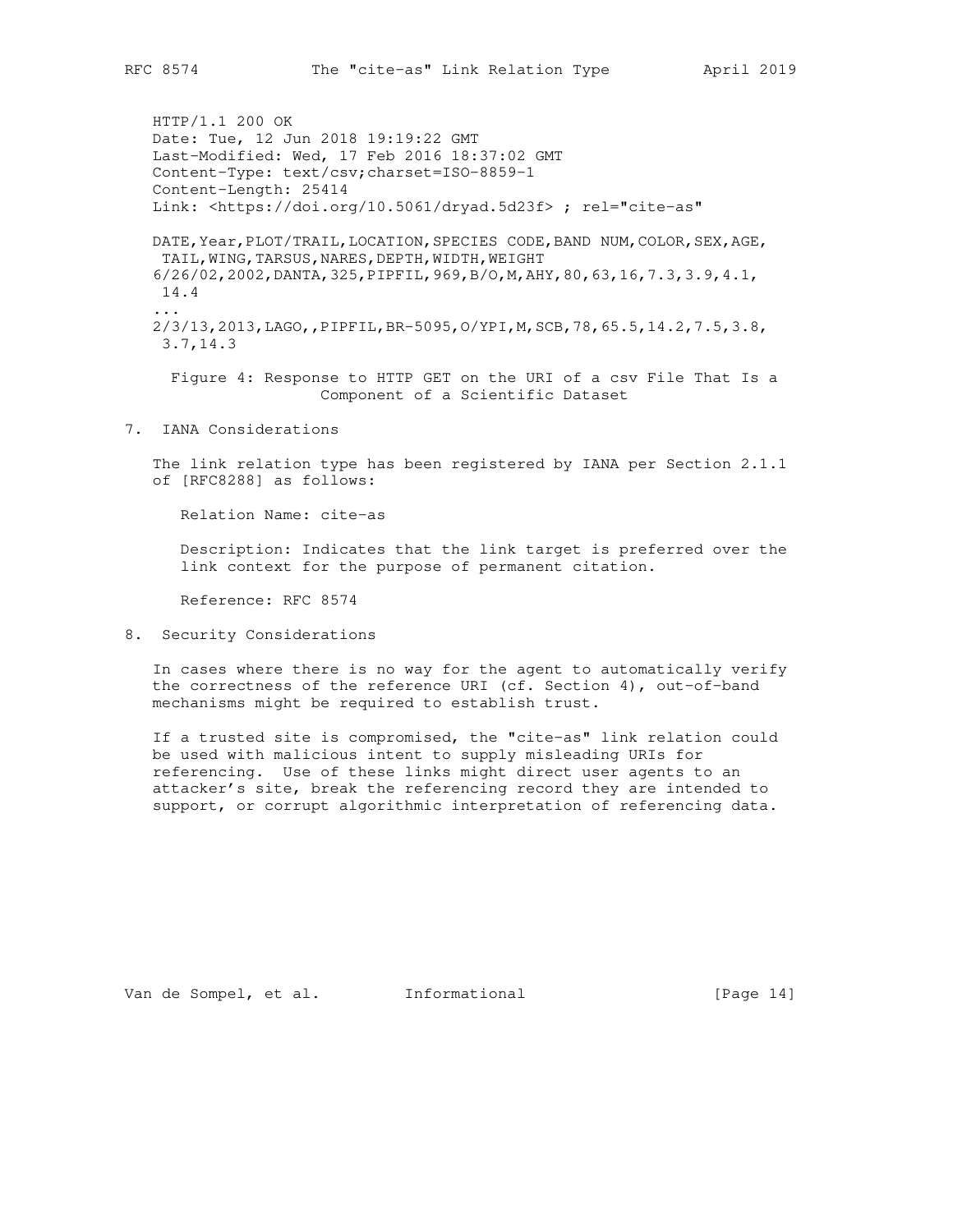# 9. References

- 9.1. Normative References
	- [RFC2119] Bradner, S., "Key words for use in RFCs to Indicate Requirement Levels", BCP 14, RFC 2119, DOI 10.17487/RFC2119, March 1997, <https://www.rfc-editor.org/info/rfc2119>.
	- [RFC4287] Nottingham, M., Ed. and R. Sayre, Ed., "The Atom Syndication Format", RFC 4287, DOI 10.17487/RFC4287, December 2005, <https://www.rfc-editor.org/info/rfc4287>.
	- [RFC5988] Nottingham, M., "Web Linking", RFC 5988, DOI 10.17487/RFC5988, October 2010, <https://www.rfc-editor.org/info/rfc5988>.
	- [RFC6249] Bryan, A., McNab, N., Tsujikawa, T., Poeml, P., and H. Nordstrom, "Metalink/HTTP: Mirrors and Hashes", RFC 6249, DOI 10.17487/RFC6249, June 2011, <https://www.rfc-editor.org/info/rfc6249>.
	- [RFC6596] Ohye, M. and J. Kupke, "The Canonical Link Relation", RFC 6596, DOI 10.17487/RFC6596, April 2012, <https://www.rfc-editor.org/info/rfc6596>.
	- [RFC8174] Leiba, B., "Ambiguity of Uppercase vs Lowercase in RFC 2119 Key Words", BCP 14, RFC 8174, DOI 10.17487/RFC8174, May 2017, <https://www.rfc-editor.org/info/rfc8174>.
	- [RFC8288] Nottingham, M., "Web Linking", RFC 8288, DOI 10.17487/RFC8288, October 2017, <https://www.rfc-editor.org/info/rfc8288>.

 [W3C.REC-html52-20171214] Faulkner, S., Eicholz, A., Leithead, T., Danilo, A., and S. Moon, "HTML 5.2", World Wide Web Consortium Recommendation REC-html52-20171214, December 2017, <https://www.w3.org/TR/2017/REC-html52-20171214/>.

- 9.2. Informative References
	- [ARK] Kunze, J. and R. Rodgers, "The ARK Identifier Scheme", Work in Progress, draft-kunze-ark-18, April 2013.

Van de Sompel, et al. Informational [Page 15]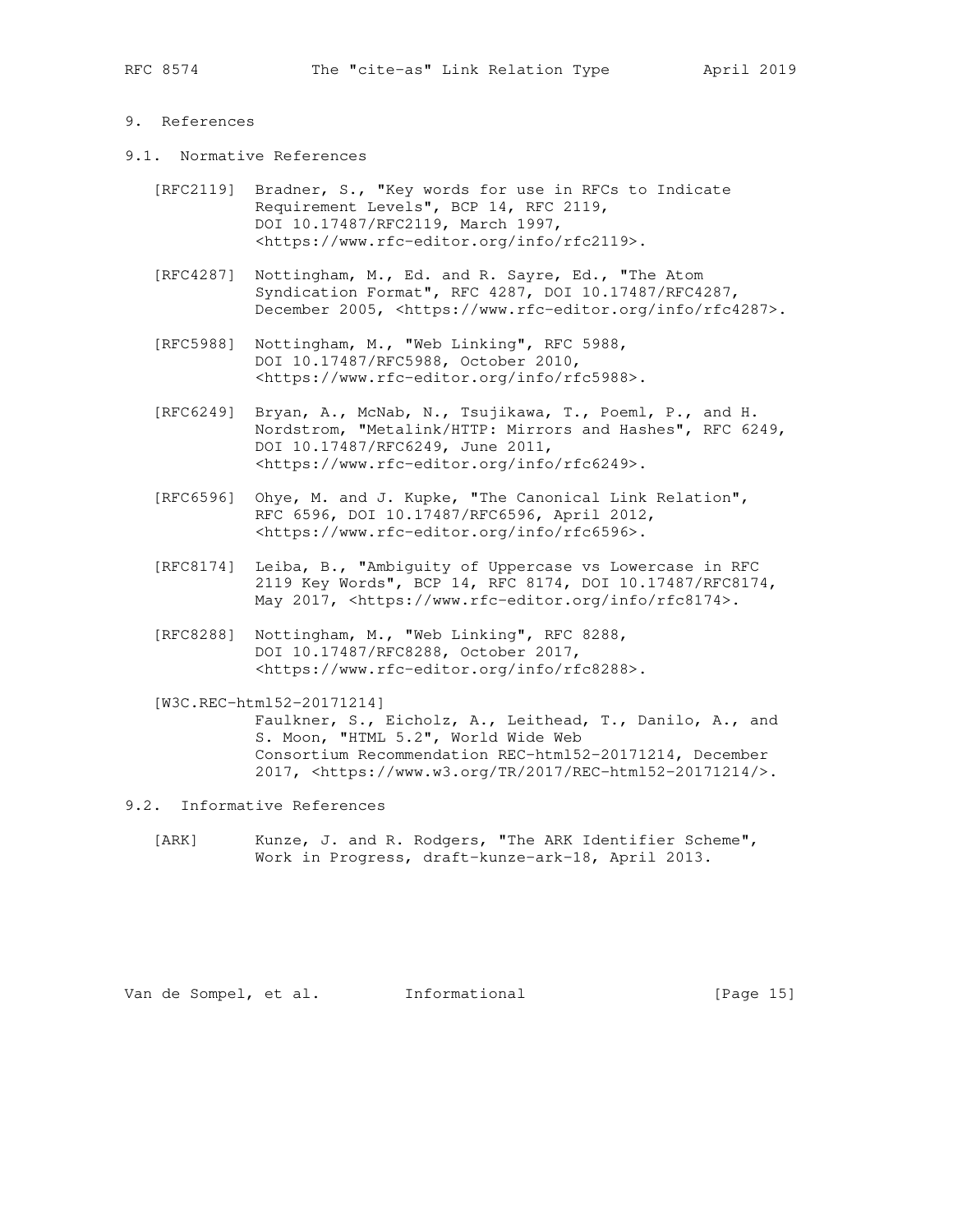[bookmark-blog] Nelson, M. and H. Van de Sompel, "rel=bookmark also does not mean what you think it means", August 2017, <http://ws-dl.blogspot.com/2017/08/ 2017-08-26-relbookmark-also-does-not.html>. [canonical-blog] Nelson, M. and H. Van de Sompel, "rel=canonical does not mean what you think it means", August 2017, <http://ws-dl.blogspot.nl/2017/08/ 2017-08-07-relcanonical-does-not-mean.html>. [CoolURIs] Berners-Lee, T., "Cool URIs don't change", World Wide Web Consortium Style, 1998, <https://www.w3.org/Provider/Style/URI.html>. [DOI-URLs] Hendricks, G., "Display guidelines for Crossref DOIs", March 2017, <https://blog.crossref.org/display-guidelines/>. [DOIs] ISO, "Information and documentation - Digital object identifier system", ISO 26324:2012(en), 2012, <https://www.iso.org/obp/ui/ #iso:std:iso:26324:ed-1:v1:en>. [FOAF] Brickley, D. and L. Miller, "FOAF Vocabulary Specification 0.99", January 2014, <http://xmlns.com/foaf/spec/>. [identifier-blog] Nelson, M. and H. Van de Sompel, "Linking to Persistent Identifiers with rel=identifier", November 2016, <http://ws-dl.blogspot.com/2016/11/ 2016-11-07-linking-to-persistent.html>. [PIDs-must-be-used] Van de Sompel, H., Klein, M., and S. Jones, "Persistent URIs Must Be Used To Be Persistent", February 2016, <https://arxiv.org/abs/1602.09102>. [PURLs] Wikipedia, "Persistent uniform resource locator", September 2018, <https://en.wikipedia.org/w/index.php?titl e=Persistent\_uniform\_resource\_locator&oldid=858558072>.

Van de Sompel, et al. Informational [Page 16]